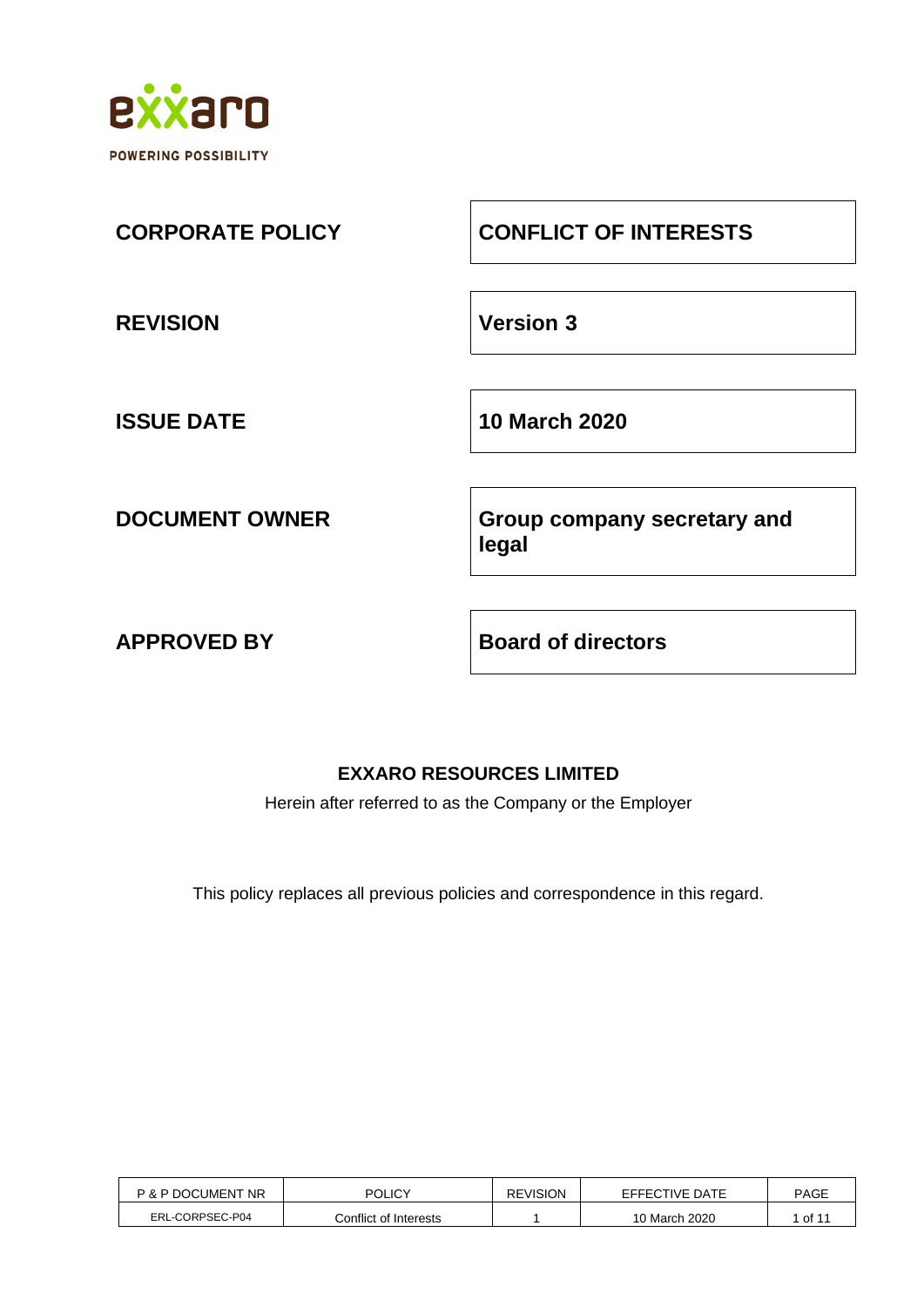# **TABLE OF CONTENTS**

## **PAGE**

| 1.               |                                                                    |  |
|------------------|--------------------------------------------------------------------|--|
| 2.               |                                                                    |  |
| 3.               |                                                                    |  |
| 4.               | <b>Legislation and Corporate Governance Requirements Reference</b> |  |
| 5.               |                                                                    |  |
| 6.               | Applicable Business Governance Forums Reference7                   |  |
| $\overline{7}$ . |                                                                    |  |
| 8.               |                                                                    |  |
| 9.               |                                                                    |  |
| 10.              |                                                                    |  |
| 11.              |                                                                    |  |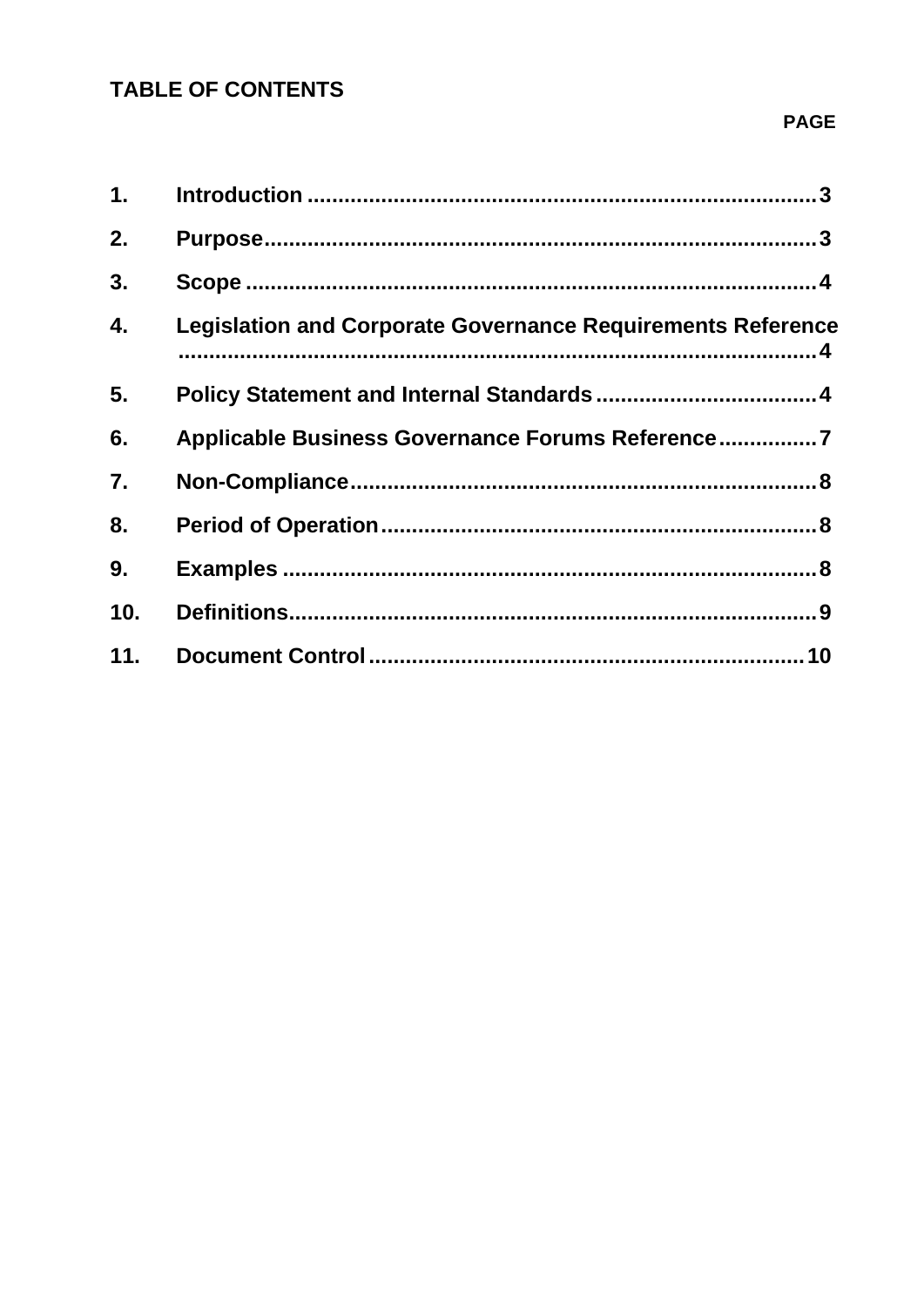## <span id="page-2-0"></span>**1. INTRODUCTION**

Ethical and responsible leadership and effective governance practices requires that all employees act in the best interests of their employer, requiring employees to make fair and objective decisions. In accordance with an employee's obligation to act in the best interests of his employer, it is not permissible for employees or their related parties to engage in conduct, whether by acting or failing to act, which would amount to a *conflict* or the *potential of a conflict of interest* with the Company.

In addition, the Companies Act No 71 of 2008 (the Companies Act) places specific duties on directors and prescribed officers in relation to the disclosure of *personal financial interests*. This policy has therefore been established to also regulate processes and procedures in accordance with the Companies Act duties and obligations that a director and prescribed officer owes to the Company, and should therefore not be construed or applied in a manner contrary to such duties and obligations, nor is it designed to replace such duties and obligations. The policy also expands on these duties specifically applicable to directors and prescribed officers by stipulating general requirements applicable to all employees.

The responsibility for avoiding *conflicts of interest* does not end with individual employees, prescribed officers or directors, but extends to their close family and related parties as defined in the Companies Act.

An outside interest is generally only deemed to conflict with Exxaro's interests if it has the potential to influence, or could be perceived to influence, a person's decisions in their role and position in Exxaro.

### <span id="page-2-1"></span>**2. PURPOSE**

The purpose of this policy is to:

- Promote transparency and avoid conflicts of interests
- Ensure fairness in dealing with the interests of all employees, other affected parties, and the Company
- Define what constitutes a conflict or potential conflict of interest
- Define the obligation of avoidance of conflicts or potential conflicts of interest
- Define the process of the declaration of all *material* outside interests, irrespective whether they constitute a conflict or potential conflict of interest, to establish objectively whether these interests should be avoided and if they cannot be avoided, how they should be managed (the respective declaration form will provide guidance on materiality)
- Define who may sign off on the continuation of the activity that constitutes the conflict or potential conflict of interest and the rules, if any that apply
- Ensure compliance with the specific requirements imposed on directors and prescribed officers regarding disclosure of *personal financial interests* as required by the Companies Act

By implementing the above, the Company will be able to:

- allow individuals, where appropriate, to acquire and maintain personal outside interests, provided that these interests do not interfere with or have the potential to interfere with their duties to the Company, or improperly influence the judgements expected of them when acting on behalf of the Company;
- protect individuals from misplaced charges of conflicts of interest by providing a mechanism for the objective review and approval (including the conditional approval) of appropriate personal outside interests held by individuals; and

| <b>P &amp; P DOCUMENT NR</b> | <b>POLICY</b>         | <b>REVISION</b> | EFFECTIVE DATE | <b>PAGE</b> |
|------------------------------|-----------------------|-----------------|----------------|-------------|
| ERL-CORPSEC-P04              | Conflict of Interests |                 | 10 March 2020  | 3 of 11     |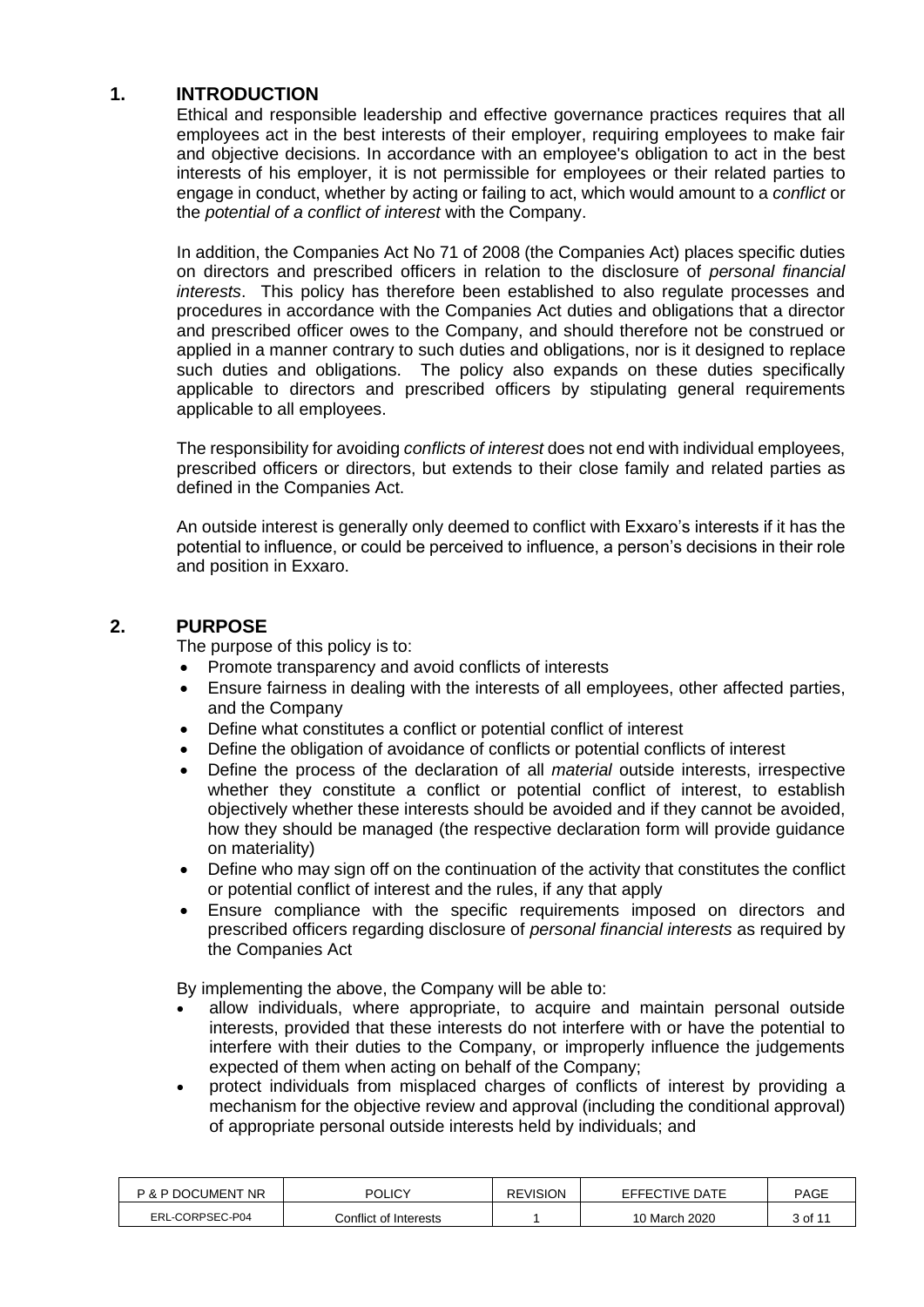• avoid any unjustified perception of bias or self-interest by individuals acting in situations where the Company has approved the holding of personal outside interests by such individuals.

The policy should be read in conjunction with all the Company's policies and procedures, with specific reference to the:

- Exxaro fraud prevention policy;
- Exxaro gifts and benefits policy;
- Exxaro whistle blowing policy; and
- Exxaro's code of ethics.

#### <span id="page-3-0"></span>**3. SCOPE**

This policy applies uniformly and without exception to the employees, directors, and business relationships of Exxaro Resources Limited and its subsidiary companies (Exxaro).

Each employee, prescribed officer and director must understand how this policy applies to their areas of responsibility, adhere to this policy in all their business dealings and conduct themselves in a way that positively reflects and advances the commitments in the policy. Those leadership positions have an added responsibility and accountability for applying our ethical standards in their area of responsibility.

## <span id="page-3-1"></span>**4. LEGISLATION AND CORPORATE GOVERNANCE REQUIREMENTS REFERENCE**

The following main pieces of legislation and guidelines are applicable to the policy:

- King Report on Governance for South Africa 2016 (King IV).
- Companies Act 71 of 2008, as amended.

## <span id="page-3-2"></span>**5. POLICY STATEMENT AND INTERNAL STANDARDS**

#### **5.1 A conflict or potential conflict occurs when**

A conflict or potential conflict occurs when there arises any conflict between Exxaro's interests and the direct or indirect private interests of an Exxaro employee. An outside interest will be regarded as a conflict of interest or potential conflict of interest if it could impair, or be perceived to impair, their ability to act with integrity or objectivity in their role at the Company, or affect the impartial fulfilment of their role in the affairs of the Company.

Exxaro is committed to the highest ethical standards and acknowledge that conflicts of interest or even perceived conflicts of interest could damage the Company's reputation and lead to legal action. Exxaro is committed to ensuring compliance with the Companies Act, which requires specific requirements to be met in respect of the disclosure and handling of personal financial interests of directors, prescribed officers and their related parties.

## **5.2 Disclosure**

Every director, prescribed officer and employee must as soon as they become aware of the possibility of a conflict of interest, communicate and disclose the conflict of interest (including affiliation and nepotism as defined).

#### *Directors and prescribed officers*

Directors and prescribed officers are obliged to provide the group company secretary and legal with an annual general declaration of all outside interests in accordance with section 75(4) of the Companies Act.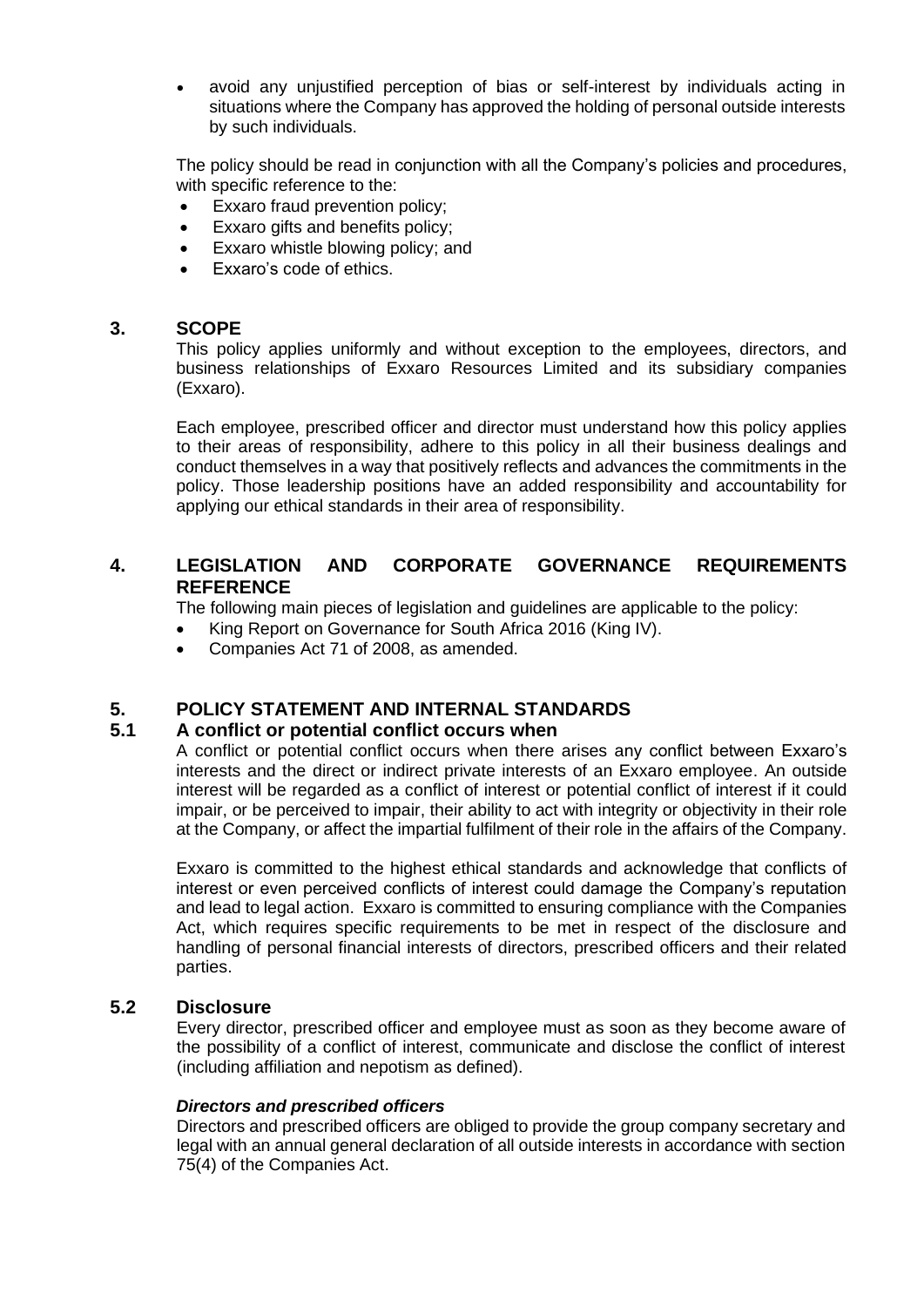Despite this general declaration of outside interests, an item dealing with declarations of interests will appear on every exco, board and board committee agenda, at which time all attendees will be required to formally declare (and recorded in the minutes as such) that none of them, nor their related parties have any personal financial interests in any matter on the agenda. A director or prescribed officer is similarly required to indicate any personal financial interest in a matter that is to be decided by written resolution by informing the group company secretary.

Where a director, prescribed officer or any of their related parties acquire a personal financial interest post approval or conclusion of an agreement that had been considered at a meeting, or for which the director or prescribed officer's approval had been required at the time, he must disclose the nature and extent of the interest and the material circumstances relating to the acquisition to the group company secretary and legal by email within two business days.

In addition to the above Companies Act specific requirements, directors and prescribed officers are also required to disclose any other matter, not already contained in their general annual declaration, that could be regarded as a potential conflict of interest to the meeting (or to the group company secretary and legal in the case of an interest in a matter to be decided by written resolution) in the case that the matter is due for discussion and to the group company secretary and legal within two business days in any other instance.

#### *Employees (other than prescribed officers)*

Employee disclosures of outside interests must be made on an annual basis by completing the prescribed form in electronic format.

Employees who do not have access to computers will be enabled to perform electronic disclosures as part of their induction process. They may also speak to their human resources representative for ad-hoc disclosure updates, if required.

Disclosures must be made prior to undertaking any activity or negotiations. Despite the formal annual process, if a conflict or potential conflict arises at any point in time throughout the year, the disclosure process must be followed by submitting a revised conflict of interest form within two business day.

#### **5.3 Approval and approval authority** *Directors and prescribed officers*

Declarations of personal financial interests, as required and defined by the Companies Act, by directors and prescribed officers cannot be "approved", thereby allowing the director or prescribed officer to still participate in deliberations, decision-making and actions related to the disclosed interest. In respect of other types of conflicts or potential conflicts, approval may however be considered.

Where the conflict potential of an activity or interest is judged to be minimal or immaterial and there is no risk of damage, including damage to the reputation of the Company, approval may be so recorded. Any conditions attached to the approval must be noted on the form and regularly reviewed to ensure that the basis on which approval was granted remains sound. Where an outside interest has been disclosed, but it is agreed that the activity or interest does not negatively impact the Company and will therefore be permitted. Such permission must be communicated, and a record of such communication maintained. it is the responsibility of the group company secretary and legal to put in place an effective and transparent monitoring and communication system.

In respect of directors the Social and Ethics committee, and in respect of prescribed officers the Ethics committee needs to deliberate and decide on the appropriateness of

| P & P DOCUMENT NR | <b>POLICY</b>         | <b>REVISION</b> | EFFECTIVE DATE | <b>PAGE</b> |
|-------------------|-----------------------|-----------------|----------------|-------------|
| ERL-CORPSEC-P04   | Conflict of Interests |                 | 10 March 2020  | 5 of 11     |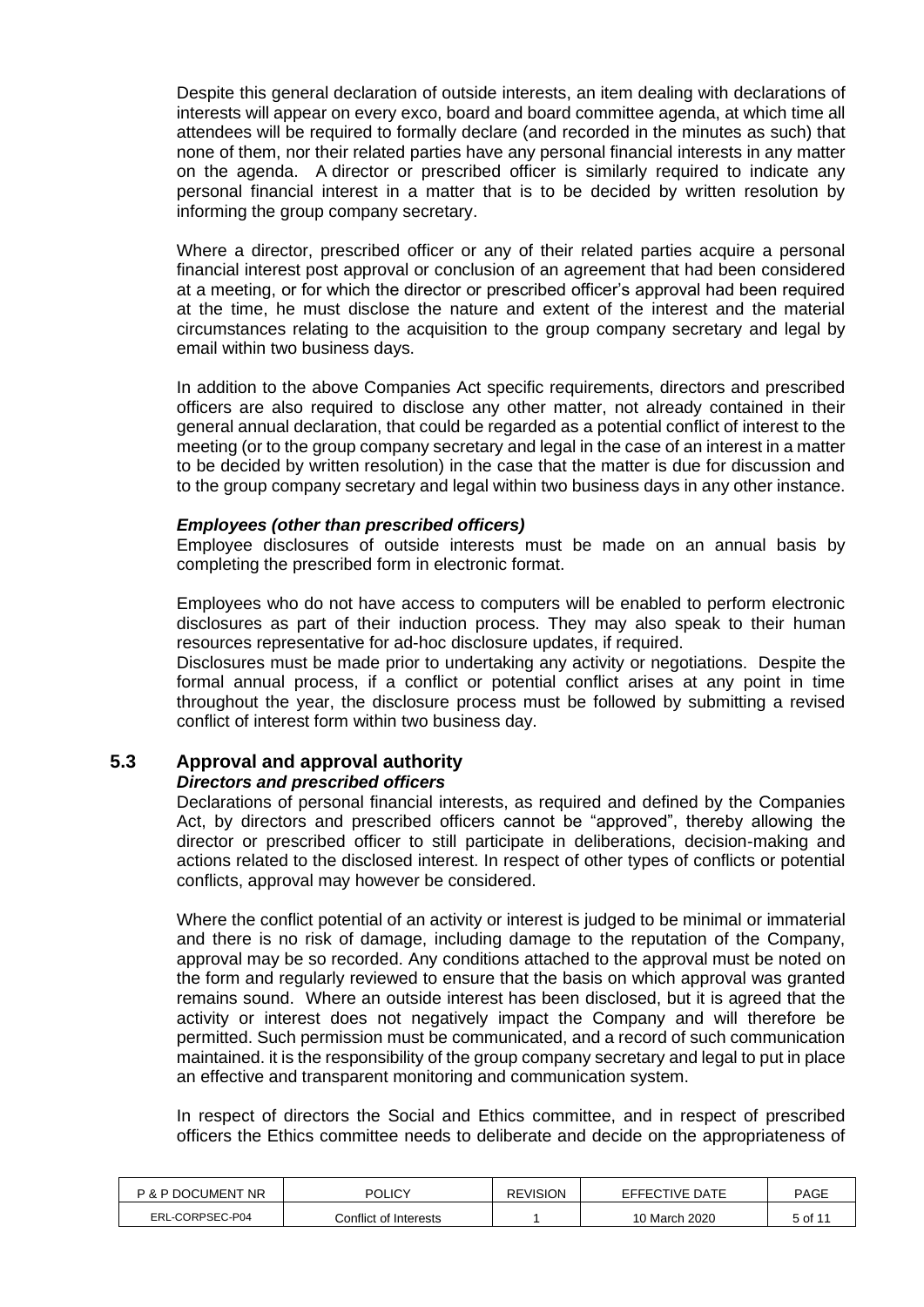acceptance or rejection. The response must be in writing, including any conditions, and recorded and communicated by the group company secretary and legal.

Directors and prescribed officers are required to notify the chairmen of either the board or the executive committee of any current or new board appointments (including appointments to non-profit companies or trusts). The chairmen of the board or the executive committee, as the case may be must ensure that these appointments do not conflict with the duties that they perform at Exxaro. Prescribed officers may receive the director's fees of one external company for their personal account, all other director's fees shall be payable to Exxaro.

#### *Senior managers (other than prescribed officers)*

Disclosures made by senior management (level D2 and up) will be considered by the responsible Executive Head and approved or rejected. If approved or a rejection appealed, the Ethics committee (or a quorate minimum or written resolution if they are unable to meet) will consider and review the decision, within 14 days of the disclosure having been submitted to the group company secretary and legal.

Where the conflict potential of an activity or interest is deemed to be minimal or immaterial and there is no risk of damage, including damage to the reputation of the Company, approval of this activity must be recorded by the meeting secretary of the Ethics committee. Any conditions attached to the approval must be noted on the electronic form by corporate secretariat and reviewed bi-annually to ensure that the basis on which approval was granted remains sound. Where an interest has been disclosed, but it is agreed that the activity or interest does not negatively impact the Company, such permission must be communicated, and a record of such communication maintained. it is the responsibility of the group company secretary and legal to put in place an effective and transparent monitoring and communication system.

Where an activity is judged by the responsible Executive Head and Ethics committee to be inappropriate or has the potential to damage the Company's reputation, then it should be declined and recorded and communicated as such by the group company secretary and legal.

If rejected by the Ethics committee, Senior managers have the right to request a single review by the Social and Ethics committee of the decision where the activity or interest is declined or where conditional approvals are granted by the responsible Executive Head or Ethics committee. Such a request must be in writing to the group company secretary and legal, setting out the reasons for the request and include copies of all documents relating to the original disclosure of the activity or interest, and the decisions relating thereto.

#### *All other employees*

Disclosures made by employees will be approved or declined by their respective line manager, if necessary, in consultation with an individual on the same level of authority from a different department.

Where the conflict potential of an activity or interest is deemed to be minimal or immaterial and there is no risk of damage to the reputation of the Company, approval of this activity must be recorded on the electronic form by the line manager. Any conditions attached to the approval must also be noted on the form and reviewed bi-annually to ensure that the basis on which approval was granted remains sound.

Where the activity is judged to be inappropriate or has the potential to damage the Company's reputation, it should be declined by the line manager. All disclosures must be approved or declined within 14 days of the disclosures being made and recorded on the electronic form by the line manager.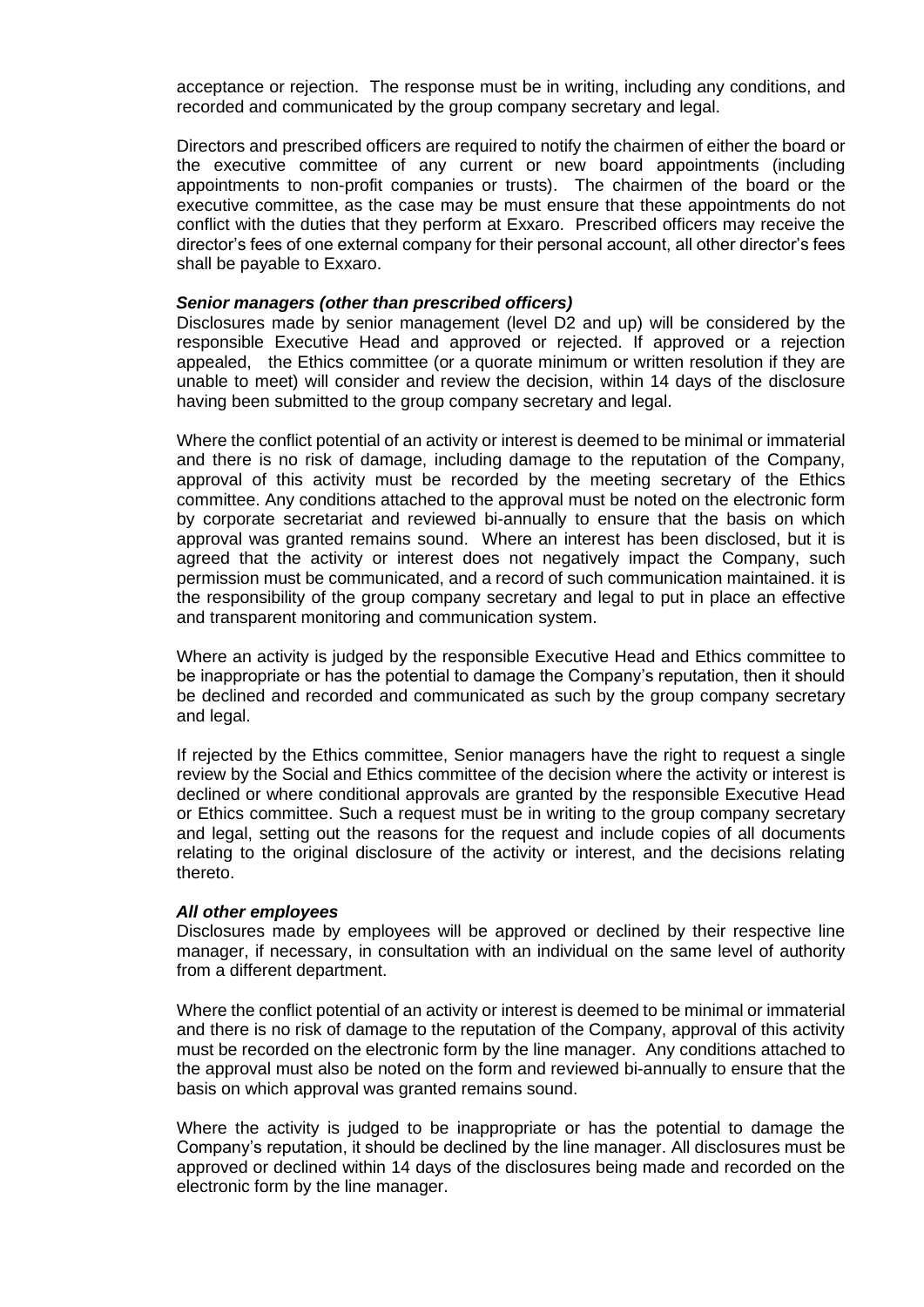Employees have the right to request a single review of the decision where the activity or interest is declined or where conditional approvals are granted. Such a request must be in writing to the group company secretary and legal for submission to, and decision by the Ethics committee, setting out the reasons for the request and include copies of all documents relating to the original disclosure of the activity or interest and the decisions relating thereto.

## **5.4 Maintaining Independence: participation and decision-making**

If any individual declares at a meeting that he or a related party has a personal financial interest or other type of conflict of interest in a matter on the agenda, he:

- Must not participate in the decision, but he must disclose any material insights in the matter and may disclose any observations or pertinent insights if so, requested by the other members.
- Must excuse himself from the meeting immediately after making the disclosure and for the duration of the discussion. The disclosure and abstention must be clearly indicated in the minutes of the meeting.
- Would be regarded as present for quorum purposes but will not be counted for voting purposes.
- Must not execute any document relating to the matter, unless the members specifically request or direct him to do so.

In the case that the matter is to be decided by written resolution and the interest or conflict had not been previously declared, the individual needs to indicate such interest or conflict on the resolution and abstain from voting.

### **5.5 Record Keeping**

All forms submitted electronically are automatically kept for safekeeping within the conflict of interest database, for record keeping and audit purposes for a period of three years.

The original forms completed by directors and prescribed officers will be retained for a period of three years by the group company secretary and legal.

#### **5.6 Annual Declaration**

The group company secretary and legal shall, unless otherwise agreed by the Ethics committee, in January of each year formally request declarations to be made and by February of the same year and prepare a report containing a summary of all past disclosures having been approved and conditionally approved or declined, as well as those requiring approval, for submission to the Ethics committee or Social and Ethics committee, as applicable.

#### **5.7 Auditing and assurance**

Auditing of and assurance of the process and internal controls will be conducted in accordance with the risk based internal audit plan.

The internal auditors will be granted viewing access to the conflict of interest database to enable spot checks at any time.

#### <span id="page-6-0"></span>**6. APPLICABLE BUSINESS GOVERNANCE FORUMS REFERENCE**

- Executive Head
- Ethics committee

| <b>P &amp; P DOCUMENT NR</b> | POLICY                | <b>REVISION</b> | EFFECTIVE DATE | <b>PAGE</b> |
|------------------------------|-----------------------|-----------------|----------------|-------------|
| ERL-CORPSEC-P04              | Conflict of Interests |                 | 10 March 2020  | 7 of 11     |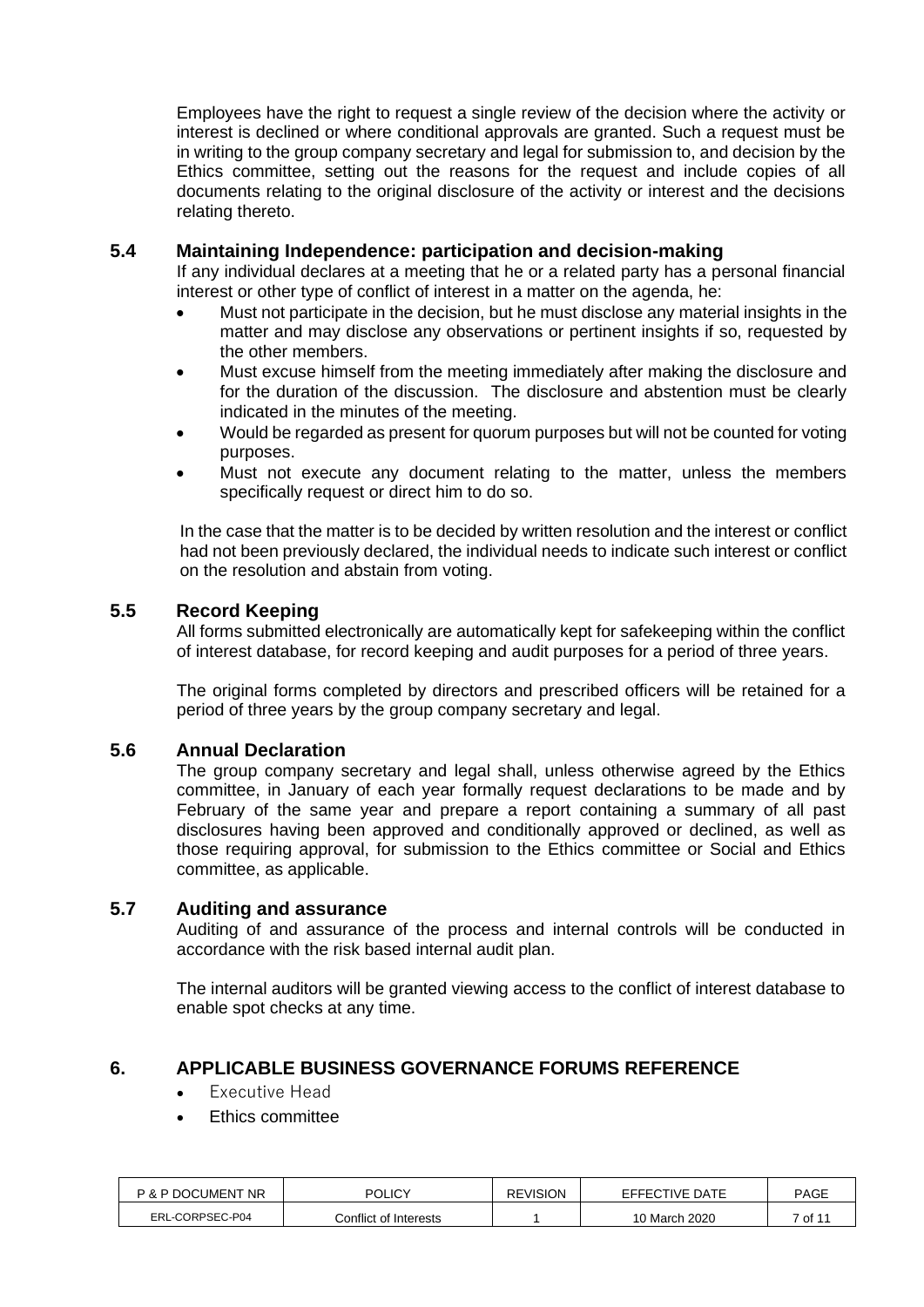• Social and Ethics committee

## <span id="page-7-0"></span>**7. NON-COMPLIANCE**

Non-compliance with this policy and the procedures described in it may be considered to be misconduct and individuals may be subject to disciplinary action that may lead to dismissal.

## <span id="page-7-1"></span>**8. PERIOD OF OPERATION**

This policy will remain in force from date of acceptance until amended and circulated as an updated policy. This policy will be reviewed and update as changes in business or legislation are identified.

## <span id="page-7-2"></span>**9. EXAMPLES AND GUIDING PRINCIPLES**

## **9.1 Conflicts of interest must be avoided**

Directors, prescribed officers and employees must avoid conflicts of interest, it does not mean that this duty is discharged by merely declaring an outside interest.

### **9.2 Second employ**

An employee must declare all instances where he is providing products or services to the general public in exchange for money or any other item of value as part of his or her annual general declaration form. After such declaration the Social and Ethics Committee, the Ethics Committee or the line manager as the case may be, may approve such employ provided that the following principles be taken into account:

- The nature of the employ may not conflict or compete with the individual's duties and responsibilities at Exxaro
- The nature of the employ may not negatively affect the reputation of Exxaro
- The nature of the employ may not interfere with the working hours of the employee and all activities relating to the second employ will be conducted outside of Exxaro working hours
- The performance of the employee will not be unduly affected
- Exxaro infrastructure will not be utilised in the execution of the second employ

## **9.3 Directors, prescribed officers and employees may not provide products or services to Exxaro**

A director, prescribed officer or employee may not provide products or services to Exxaro. Therefore, no employee, either in his or her own name or as a significant shareholder or director of a private company or public company or as a significant shareholder (2% or more) of a listed entity may be registered as a vendor or nominated vendor.

Where a current contract exists where such good or services are provided, which may include rental of properties these contracts may continue for the period stipulated in the contract or 12 months, whichever comes first and may not be renewed.

## **9.4 Directors, prescribed officers or employees may not sell products or services, using Exxaro infrastructure**

A director, prescribed officer or employee may not sell goods or services using Exxaro infrastructure, this includes but is not limited to Exxaro e-mail or telephone services or their Exxaro office.

## **9.5 Directors, prescribed officers or employees may not hold a significant interest or position in a competing company**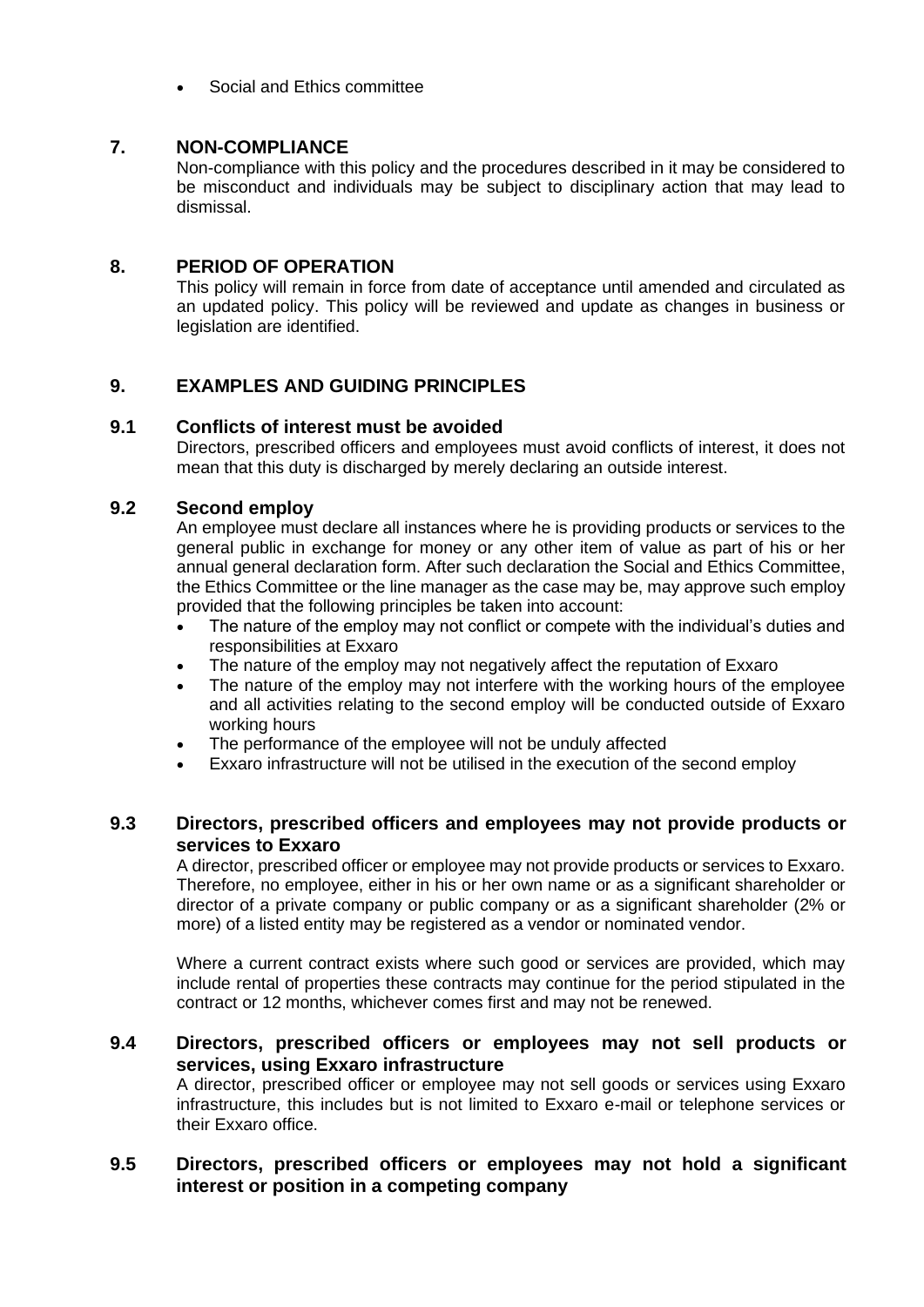A director, prescribed officer or employee may not hold a significant interest (10% or more) or position in a company that competes with the products or services offered by Exxaro.

## <span id="page-8-0"></span>**10. DEFINITIONS**

For the purposes of the policy the following definitions apply:

| Affected individuals:                                      | Employees, management, stakeholders, shareholders.                                                                                                                                                                                                                                                                                                                                                                     |  |  |
|------------------------------------------------------------|------------------------------------------------------------------------------------------------------------------------------------------------------------------------------------------------------------------------------------------------------------------------------------------------------------------------------------------------------------------------------------------------------------------------|--|--|
| Board:                                                     | This means the Exxaro Resources Limited board of<br>directors, as established and constituted in terms of<br>regulatory and corporate governance requirements.                                                                                                                                                                                                                                                         |  |  |
| CEO:                                                       | The chief executive officer of Exxaro Resources Limited.                                                                                                                                                                                                                                                                                                                                                               |  |  |
| Companies Act:                                             | Companies Act 71 of 2008, as amended                                                                                                                                                                                                                                                                                                                                                                                   |  |  |
| Group company secretary<br>and legal:                      | The group company secretary and head of legal of Exxaro<br>Resources Limited.                                                                                                                                                                                                                                                                                                                                          |  |  |
| Conflict of interest or<br>potential conflict of interest: | A situation in which outside interests or personal<br>considerations (including affiliation and nepotism as<br>defined below) affects, may affect, or may be perceived to<br>affect, an individual subject to the policy's judgement in<br>acting in the best interests of the Company. Including<br>deliberately misusing their position, confidential information<br>or corporate time, material or facilities, for: |  |  |
|                                                            | private gain or advancement; or                                                                                                                                                                                                                                                                                                                                                                                        |  |  |
|                                                            | the expectation of private gain or advancement; of the<br>individual or of any member of the individual's family, or<br>friends or business associates of the individual.                                                                                                                                                                                                                                              |  |  |
| Director:                                                  | Executive or non-executive director appointed by the<br>shareholders to serve on the board; excluding directors of<br>subsidiaries.                                                                                                                                                                                                                                                                                    |  |  |
| Employee:                                                  | Employees of the Company falling into Patterson bands D4<br>and below including, temporary employees.                                                                                                                                                                                                                                                                                                                  |  |  |
| Exco:                                                      | This means the Exxaro Resources Limited executive<br>committee, as established and constituted, from time to<br>time, in terms of corporate governance and operational<br>requirements.                                                                                                                                                                                                                                |  |  |
| Exxaro:                                                    | Exxaro Resources Limited, including all subsidiaries.                                                                                                                                                                                                                                                                                                                                                                  |  |  |
| Material:                                                  | Significant in the circumstances of a particular matter, to a<br>degree that:                                                                                                                                                                                                                                                                                                                                          |  |  |
|                                                            | Is of consequence in determining the matter or                                                                                                                                                                                                                                                                                                                                                                         |  |  |
|                                                            | Might reasonably affect a person's judgment or<br>decision-making in the matter.                                                                                                                                                                                                                                                                                                                                       |  |  |
| Personal financial interests:                              | A direct material interest of a financial, monetary or<br>economic nature, or to which a monetary value may be<br>attributed.                                                                                                                                                                                                                                                                                          |  |  |
|                                                            | It does not include any interest held in a unit trust or<br>collective investment scheme in terms of the Collective<br>Investment Schemes Act, 2002, unless that person has<br>direct control over the investment decisions of that fund or<br>investment.                                                                                                                                                             |  |  |
| Related party:                                             | Includes natural persons, as well as juristic persons.                                                                                                                                                                                                                                                                                                                                                                 |  |  |

| <b>P &amp; P DOCUMENT NR</b> | POLICY                | <b>REVISION</b> | EFFECTIVE DATE | <b>PAGE</b> |
|------------------------------|-----------------------|-----------------|----------------|-------------|
| ERL-CORPSEC-P04              | Conflict of Interests |                 | 10 March 2020  | 9 of 11     |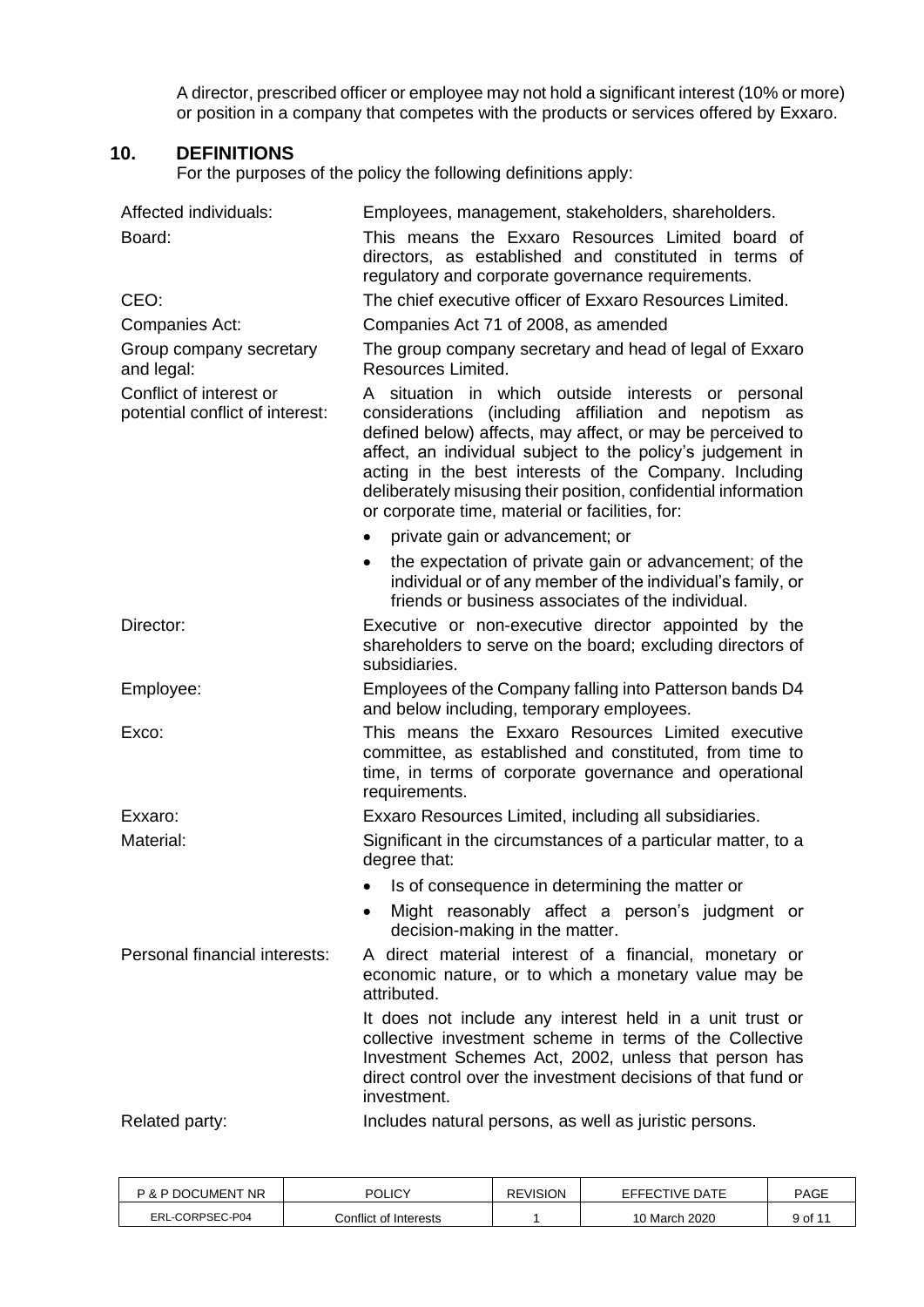An individual is related to a director or prescribed officer if they:

- Are married or live together in a relationship similar to a marriage.
- Are separated by no more than two degrees of natural or adopted consanguinity (blood relation) / connection or affinity.

Example:

| <b>Relevant</b><br>person X                                                                   | <b>Related in first</b><br>degree | <b>Related in</b><br>second degree               |
|-----------------------------------------------------------------------------------------------|-----------------------------------|--------------------------------------------------|
| Person married<br>to X - spouse                                                               | Mother (of X or<br>spouse)        | Grandmother (of X)<br>or spouse)                 |
| The person who<br>lives together<br>with $X$ in $a$<br>relationship<br>similar to<br>marriage | Father (of X or<br>spouse)        | Grandfather (of X)<br>or spouse)                 |
|                                                                                               | Child (of X or<br>spouse)         | Grandchild (of X<br>or spouse)                   |
|                                                                                               | Adopted child<br>(of X or spouse) | Brother or sister<br>(of X or spouse)            |
|                                                                                               |                                   | Adopted brother<br>or sister (of X or<br>spouse) |

In respect of disclosures of personal financial interests, it also includes:

- A second company of which the director or prescribed officer or a person related to him is also a director.
- A close corporation of which the director or prescribed officer or a person related to him is a member.

A director or prescribed officer is related to a juristic person (company, close corporation and trust), broadly speaking, where the director or prescribed officer either directly or indirectly controls the juristic person, or the business of the juristic person.

# Senior management: Patterson band D2 and above, excluding prescribed officers as defined.

SCM: Supply chain management

#### <span id="page-9-0"></span>**11. DOCUMENT CONTROL 11.1 Document Information**

|              | Document Information                  |
|--------------|---------------------------------------|
| Document ID- | COMPANY POLICY: CONFLICT OF INTERESTS |